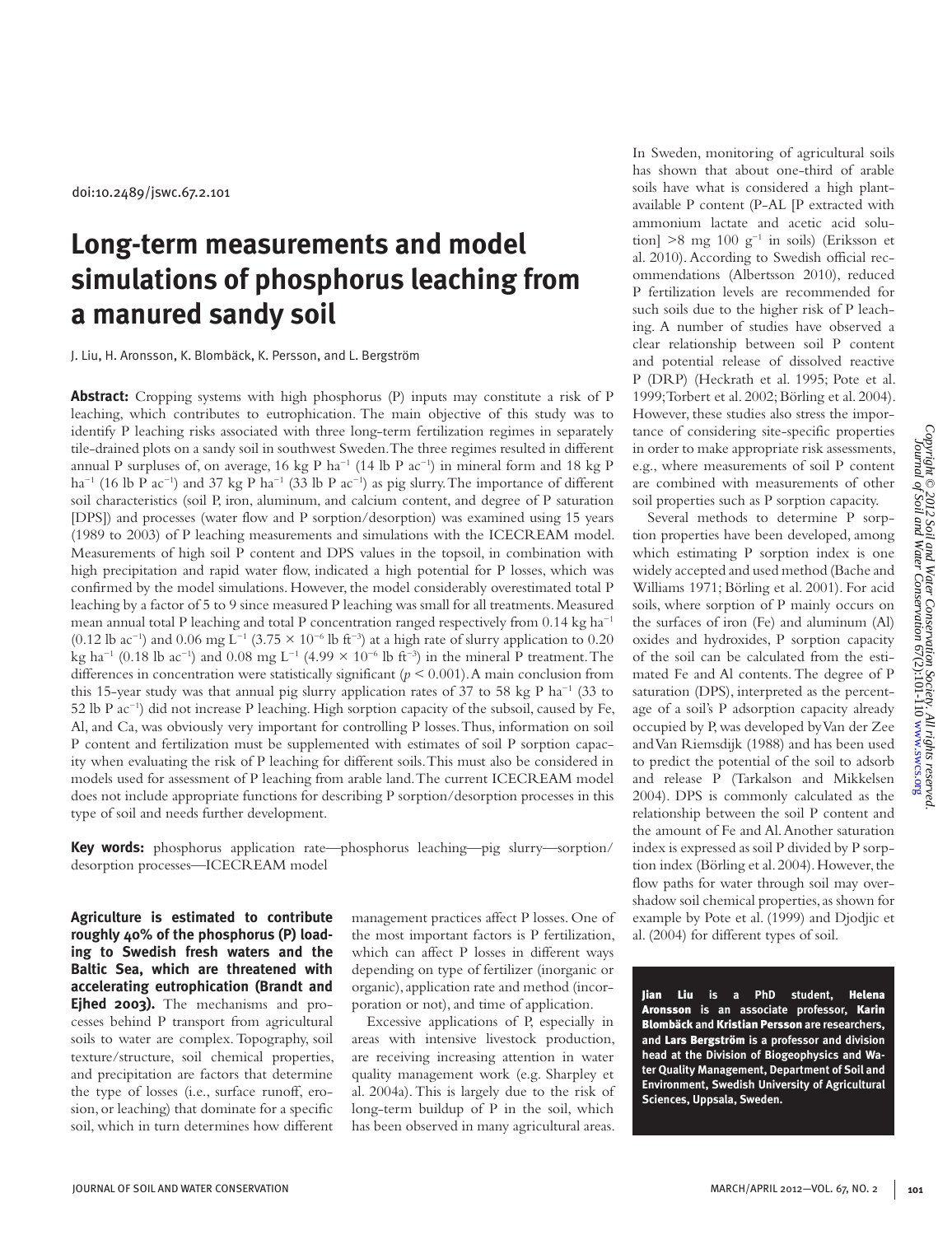Soil chemical properties in 1988, before the start of the study, for all plots. The different fertilization regimes are presented in table 2.

| <b>Properties</b>       | <b>Fertilization regime</b> |                |                     |              |                 |         |  |  |  |
|-------------------------|-----------------------------|----------------|---------------------|--------------|-----------------|---------|--|--|--|
|                         | Low rate of slurry          |                | High rate of slurry |              | Mineral P, no N |         |  |  |  |
|                         | No CC                       | <b>With CC</b> | No CC               | With CC      | No CC           | With CC |  |  |  |
| Total-C $(%)$           |                             |                |                     |              |                 |         |  |  |  |
| 0 to 0.3 m              | 3.1                         | 2.9            | 3.2                 | 3.5          | 2.6             | 3.3     |  |  |  |
| pH                      |                             |                |                     |              |                 |         |  |  |  |
| 0 to 0.3 m              | 5.7                         | 5.9            | 6.2                 | 6.2<br>6.0   |                 | 5.8     |  |  |  |
| 0.3 to 0.6 m            | 5.6                         | 5.9            | 6.2                 | 6.4          | 6.0             | 6.0     |  |  |  |
| 0.6 to 0.9 m            | 5.9                         | 6.1            | 6.1<br>6.4          |              | 5.6             | 6.3     |  |  |  |
| P-AL (mg $100 g^{-1}$ ) |                             |                |                     |              |                 |         |  |  |  |
| 0 to 0.3 m              | 23.2                        | 22.3           | 26.4                | 32.4<br>24.2 |                 | 28.2    |  |  |  |
| 0.3 to 0.6 m            | 2.7                         | 2.6            | 2.6                 | 4.4<br>3.2   |                 | 5.8     |  |  |  |
| 0.6 to 0.9 m            | 2.2                         | 3.9            | 2.6                 | 5.4          | 3.2             | 4.4     |  |  |  |

There is increasing interest in using mathematical simulation models to predict P loads to surface waters and/or groundwater and to evaluate the influence of various soil processes and management practices. Accordingly, a number of models with different emphases and limitations have been developed in recent years. In Sweden, P leached through the soil profile normally constitutes a large proportion of P losses. Hence, water and P transport processes through the soil have to be considered in any model used for Swedish conditions. The ICECREAM model (Rekolainen and Posch 1993; Larsson et al. 2007), which simulates surface and subsurface P losses in both dissolved and particulate forms, has been used for calculation of P leaching losses from Swedish agricultural soils at both regional and national scales (Johnsson et al. 2008). However, the model has not yet been thoroughly tested for field-scale applications.

In the present study, measurements and results simulated with the ICECREAM model were evaluated for a 15-year field leaching experiment on a sandy soil with different applications of liquid manure and mineral P fertilizer. The main objectives were to identify risks of P leaching associated with long-term use of pig slurry and to examine how soil characteristics (soil P, Fe, Al, and Ca [calcium] contents and DPS) and processes (water flow and P sorption/desorption) affected the P leaching patterns apparent in the measurements.

### Materials and Methods

*Site Description.* The study was conducted in a long-term field experiment at the Swedish University of Agricultural Sciences' Mellby

### Table 2

Three fertilization regimes with different P application rates and P surpluses, calculated by deducting amounts of harvested P (including straw) from amounts of applied P. Annual mean values for 1989 to 2003.

| <b>Fertilization</b> | <b>Number</b> | Applied P ( $kg$ ha <sup>-1</sup> ) |                  | <b>Harvested P</b> | <b>Surplus P</b> |  |
|----------------------|---------------|-------------------------------------|------------------|--------------------|------------------|--|
| regime               | of plots      | <b>Pig slurry</b>                   | <b>Mineral P</b> | $(kg ha-1)$        | $(kg ha^{-1})$   |  |
| Low rate of slurry   | 2             | 28(0)                               | 9(0)             | 19(0.6)            | 18(0.6)          |  |
| High rate of slurry  | 2             | 56(0)                               | 2(0)             | 20(0.3)            | 37(0.3)          |  |
| Mineral P, no N      |               | 0(0)                                | 24(0)            | 8.5(1.1)           | 16(1.1)          |  |

experimental site, located near Halmstad, southwest Sweden (56°29´ N, 13°00´ E). The soil profile is a Fluventic haplumbrept (Soil Survey Division Staff 1993), with 90 to 130 cm (35.4 to 51.1 in) sandy deposits overlying a glacifluvial clay. As indicated by ammonium lactate-soluble P (P-AL), the soil had a high P status in the topsoil, for which reduced P fertilization is recommended due to longterm manure application before the start of the experiment (table 1). The mean annual temperature in Halmstad from 1961 to 1990 was 7.2°C (45°F) and the mean annual precipitation was 803 mm (31.6 in). During the 15-year study period (1989 to 2003), mean annual precipitation was 722 mm (28.4 in), and mean annual temperature was 7.8°C (46°F). In 1982, 10 plots (30  $\times$  30 m [98  $\times$ 98 ft]) were separately tile-drained. Drainage pipes with a diameter of 5.5 cm (2.2 in) were placed 7 m (23 ft) apart at about 90 cm (35.4 in) depth. Drainage water from each plot was routed in sealed pipes (7.5 cm [2.95 in] in diameter) to an underground measuring station that maintained a temperature below 10°C (50°F).

*Experimental Treatments.* Six tile-drained plots were used in this study, with three pairs representing three fertilization regimes randomly distributed over the field. Pig slurry was applied at two rates corresponding to 28 and 56 kg P ha<sup>-1</sup> y<sup>-1</sup> (25 and 50 lb P ac<sup>-1</sup> yr−1) (table 2). The low-rate regime represented amounts produced on a farm with the maximum permitted animal density in Sweden. In the third treatment only mineral P was applied, with rates commonly used for the crops grown. Spring cereals were grown during 11 years of the 15-year experimental period (mainly oats [*Avena sativa* L.] and spring barley [*Hordeum vulgare* L.]), while spring oilseed rape (*Brassica napus* L.) and potatoes (*Solanum tuberosum* L.) were grown during two years each. The pig slurry and mineral P were applied and incorporated by harrowing before sowing in the spring of each year.

The experiment was originally designed for nitrogen (N) leaching studies, with the plots used for the mineral P treatment as control plots receiving no N fertilizer. This resulted in low crop yields in this treatment and a surplus of P similar to that in the treat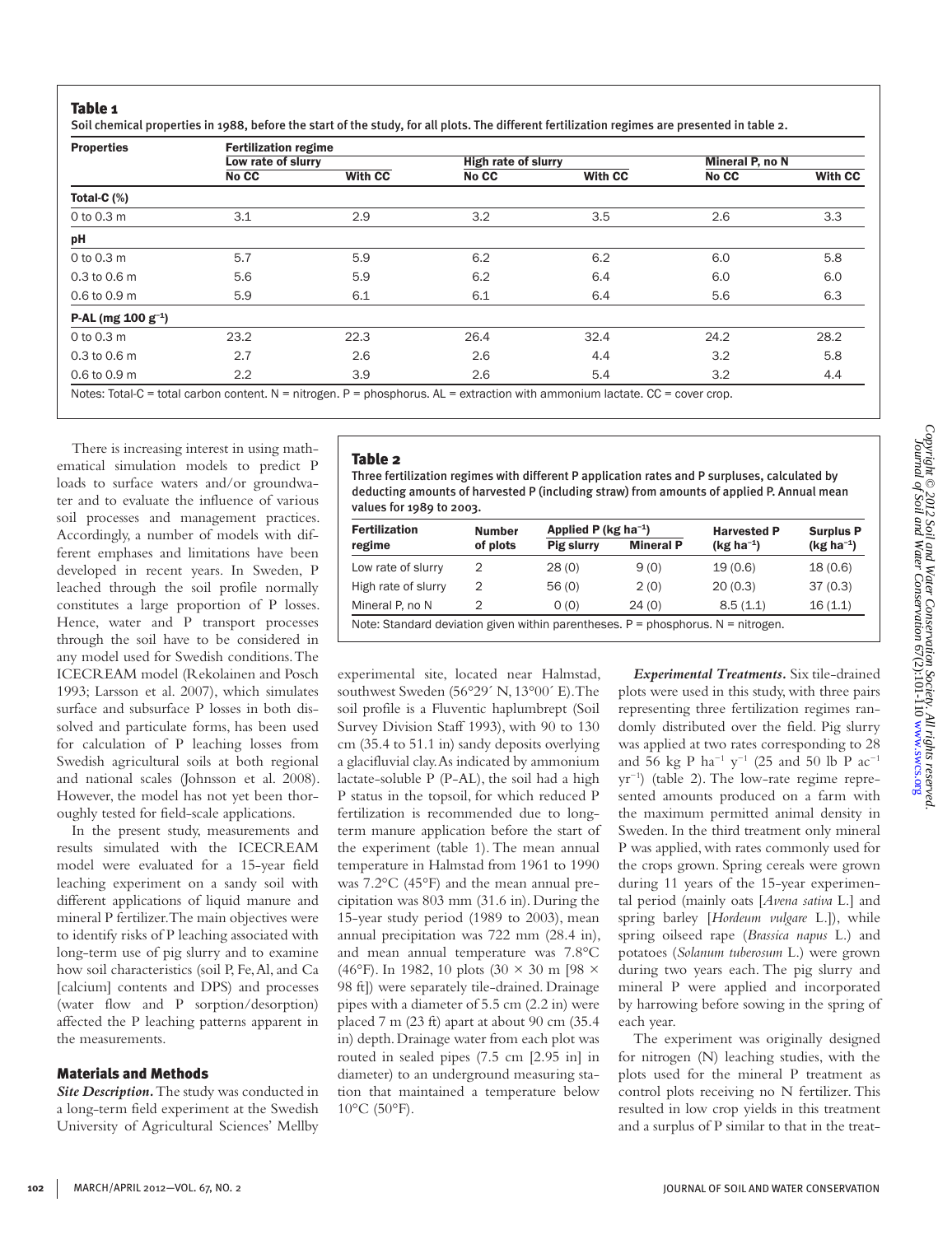ment with the low rate of slurry (table 2). Each of the three fertilization regimes had two plots with identical fertilization, but one of the plots in each pair was stubble-cultivated after harvest in August to September and plowed in November, while the other had a cover crop during the fall and was plowed in the spring. Therefore, the fertilization regimes did not have true replicates, a factor that had to be considered in evaluation of the results.

*Sampling and Measurements.* Discharge rates from each plot were recorded with tipping buckets connected to a data logger, which stored accumulated daily amounts of drainage. Flow-proportional water samples of 15 mL (0.9 in<sup>3</sup>) were taken using a peristaltic pump after every 0.2 mm (7.9  $\times$  10<sup>-3</sup> in) discharge. The samples were collected in individual polyethylene bottles for each plot, which were emptied every two weeks during drainage periods for analyses of DRP (only until 1999) and total P. Total P concentrations were determined on unfiltered samples and DRP on filtered samples (0.2 µm [7.9  $\times$  10<sup>-6</sup> in]) according to colorimetric methods issued by the European Committee for Standardization (ECS 1996).

The daily leaching loads of P were calculated by multiplying the concentration in each sample, which represented the twoweek period before sampling, by the daily amount of drainage during that period. Annual values of leaching were obtained by adding up daily values during the period from April 1 to March 31 the following year, i.e., the time from sowing and fertilization of one crop until sowing of the next. The mean annual concentrations were obtained by dividing the accumulated annual load by the annual amounts of drainage from each plot.

To determine crop yields, three samples of grain/straw, oilseed, and potatoes were collected with common harvesting methods from each plot. The material was weighed, dried at 50°C (122°F), reweighed, and analyzed for P content by combustion on an elemental analyzer (Leco CNS-2000, Leco Corporation, St Joseph, Michigan).

*Soil Chemical Properties.* In order to identify soil chemical properties that may have affected P leaching from different plots, analyses were performed during 2010 on dry soil samples from the topsoil (0 to 0.3 m [0 to 11.8 in] depth) and subsoil (0.3 to 0.6 m [11.8 to 23.6 in] and 0.6 to 0.9 m [23.6 to 35.4 in] depths, respectively), which had been dried and stored since 2005. Measurements were made of P, Al, Fe, and Ca with ICP (inductively coupled plasma) spectrometry after extraction with ammonium lactate (0.1 M) and acetic acid (0.4 M) at pH 3.75 and a soil:solution ratio of 1:20 (Egnér et al. 1960). This is the method commonly used in Sweden for estimating plant-available P in soil. The concentration of DRP in the extract was analyzed after centrifugation and filtration (0.2  $\mu$ m [7.9  $\times$ 10−6 in]) according to colorimetric methods issued by the European Committee for Standardization (ECS 1996), and values were converted to mg 100 g−1 soil. The Fe (Fe-AL, iron extracted with ammonium lactate) and Al (Al-AL, aluminum extracted with ammonium lactate ) contents in the same extraction solution were analyzed in order to estimate the P sorption capacity of the soil. The DPS value (%) was calculated as the ratio between P-AL and Fe-AL + Al-AL, expressed on a molar basis (Ulén 2006). According to the same procedure, water-extractable phosphate-phosphorus (PO<sub>4</sub>-P) was determined after extraction with distilled water at a soil: water ratio of 1:3.

*Model Description.* The ICECREAM model is a field-scale model for calculation of water discharge, erosion, and P losses. It is basically derived from the CREAMS model (Knisel 1980) and adjusted by incorporating snow and soil frost processes to suit Nordic conditions (Rekolainen and Posch 1993; Tattari et al. 2001). Preferential flow is also included to better describe flow processes in well-structured soils (Larsson et al. 2007).

The model runs on a daily time-step resolution with daily climate variables (temperature, precipitation, and cloudiness or solar radiation) and parameters related to crop management practices (type of crop, yields, fertilization, soil tillage operations, and dates for the different actions) as input to the simulations. In this study, the soil profile was divided into four layers (0 to 1 cm [0 to 0.4 in], 1 to 30 cm [0.4 to 11.8 in], 30 to 65 cm [11.8 to 25.6 in], and 65 to 100 cm [25.6 to 39.4 in]). The model simulates a full water balance including precipitation, evapotranspiration, surface runoff, and percolation between layers and out of the root zone. A modification of the Soil Conservation Service curve number method is used to partition the precipitation between surface runoff and infiltration (USDA-SCS 1972; Smith and Williams 1980). Percolation losses are partitioned between macropore flow (preferential flow) and matrix flow, and between losses through tile drains and deep percolation (Larsson et al. 2007). Downward water flow between layers in the micropore region is calculated with a storage-routing concept and occurs when the water content in a layer exceeds the storage capacity (i.e., field capacity minus wilting point) of that layer (Knisel 1980).

Preferential flow and transport are simulated through a short-circuit water flow pathway, corresponding to a macropore domain (Larsson et al. 2007). Water, suspended particles, and P entering the macropores are channeled directly to a groundwater reservoir assumed in the model, without interaction with the micropore region. Infiltration into macropores takes place if the moisture content of the two upper layers exceeds a given fraction of the field capacity. A soil-type dependent fraction (*Rf*) of infiltrating water is routed into macropores when infiltration exceeds a given threshold value (*Thresh\_ watin*). The groundwater reservoir receives percolating water and P from both the micropore and the macropore domain. From the groundwater reservoir, water and P can be routed either into tile drainage outflow or to deep percolation.

Phosphorus is added to the soil through fertilization with inorganic P or manure. Phosphorus is lost from the soil through harvest of plant biomass or through losses of particulate-bound P and DRP with surface runoff and percolating water. Losses of particulate-bound P through subsurface pathways occur only through macropores, while DRP is transported through both micropores and macropores.

Soil P is divided into six different pools (figure 1): three pools representing stable (P<sub>s</sub>), active  $(P_A)$ , and labile  $(P_L)$  inorganic P forms and three organic pools representing manure P ( $P_{MAN}$ ), fresh organic matter P ( $P_{FO}$ ), and slowly mineralizable humus P  $(P_{\rm so})$ . All soil P pools contribute to particulate-bound P losses.  $P_{L}$  is the source of DRP, which can be taken up by plants (P-PLANT) or immobilized into  $P_{FO}$  and lost through surface runoff and subsurface drainage. Additions of animal manure are placed into  $P_{MAN}$  and mineral-P fertilizer into  $P_{L}$ . Phosphorus is transferred to PL from the organic-P pools through mineralization and from the mineral-P pools through sorption/desorption processes.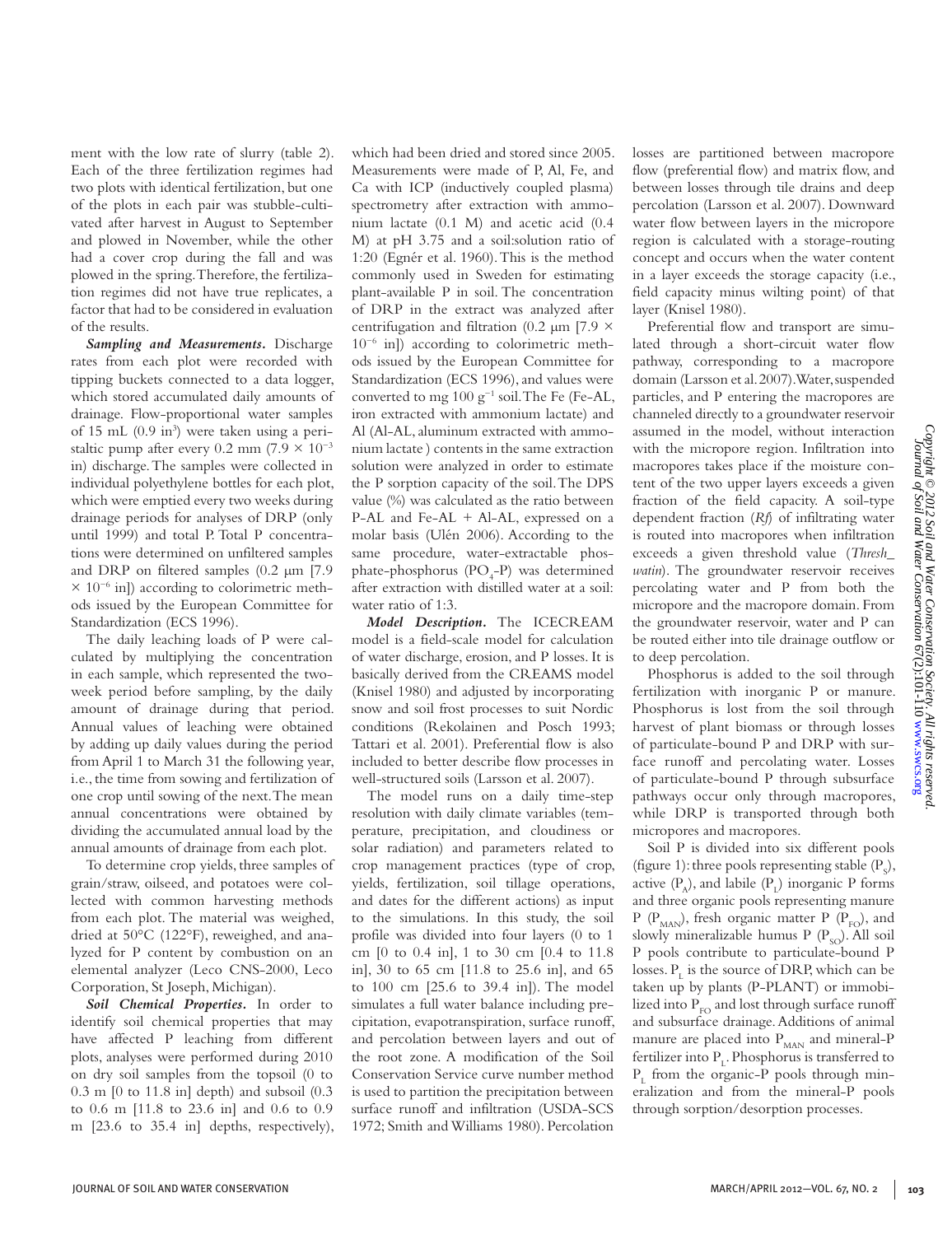### Figure 1 Phosphorus pools and flows in the ICECREAM model (Larsson et al. 2007).



Notes: DRP = dissolved reactive P. PP = particulate-bound P.  $P_s$  = stable inorganic P.  $P_A$  = active inorganic P. P<sub>L</sub> = labile inorganic P. P<sub>MAN</sub> = manure P. P<sub>FO</sub> = fresh organic P. P<sub>so</sub> = slowly mineralizable humus P. P-Plant = P taken up by plants.

### Table 3

Adjusted model parameter values differing from those used for the national calculations in Sweden (Johnsson et al. 2008).

| <b>Parameter</b>                              | <b>Adjusted values</b>        | Source for adjustment |
|-----------------------------------------------|-------------------------------|-----------------------|
| Soil specific density ( $t$ m <sup>-3</sup> ) | 2.51, 2.55, 2.65, 2.66*       | Measurement           |
| Clay $(m^3 m^{-3})$                           | $0.10, 0.10, 0.02, 0.01*$     | Measurement           |
| Sand $(m^3 m^{-3})$                           | $0.77, 0.77, 0.91, 0.86*$     | Measurement           |
| Organic matter $(m^3 m^{-3})$                 | $0.05, 0.05, 0.01, 0.005*$    | Measurement           |
| Field capacity ( $m3 m-3$ )                   | $0.258, 0.227, 0.056, 0.079*$ | Measurement           |
| Soil porosity ( $m3 m-3$ )                    | $0.418, 0.398, 0.324, 0.360*$ | Measurement           |
| Wilting point $(m^3 m^{-3})$                  | $0.079, 0.078, 0.014, 0.015*$ | Measurement           |
| $K1(\% d^{-1})$                               | 0.83                          | Calibration           |
| $K2$ (% d <sup>-1</sup> )                     | 1.00                          | Calibration           |
| Thresh_watin (m $h^{-1}$ )                    | 0.0094                        | Calibration           |
| $R_{f}$                                       | 0.5                           | Calibration           |
| <b>Soil P content</b>                         |                               |                       |
| Low rate of slurry (g $kg^{-1}$ )             | 1.017, 1.017, 0.307, 0.392*   | Measurement           |
| High rate of slurry (g $kg^{-1}$ )            | 1.155, 1.155, 0.274, 0.468*   | Measurement           |
| Mineral P, no N $(g kg^{-1})$                 | 1.012, 1.012, 0.389, 0.454*   | Measurement           |

Notes: K1 = percentage of drainage water from the micropore region in the groundwater reservoir ending up in tile drains. K2 = percentage of the rest of the micropore-generated water in the groundwater reservoir routed into deep percolation. Thresh\_watin = infiltration threshold value.  $\overline{R}_r$  = a soil-type dependent fraction of infiltrating water routing into macropores when infiltraton exceeds Thresh\_watin. Soil P content = measured soil P-HCl values multiplied by 1.44. P = phosphorus. N = nitrogen.

 $*$  The four values are for layer  $1$  (0 to  $1$  cm), layer  $2$  (1 to 30 cm), layer 3 (30 to 65 cm), and layer 4 (65 to 100 cm), respectively.

A sorption distribution coefficient (*k<sub>a</sub>*) determines the P sorption/desorption between  $P_L$  and  $P_A$  and between  $P_A$  and  $P_S$ . Several options are available for calculating  $k_d$  (Sharpley and Williams 1990). In this study we used an option presented by Siimes et al. (1998), derived from 18 long-term field experiments on Finnish soils, where  $k_{\mu}$  is a function of pH (*pH*), degree of base saturation (*bsat*), and clay content (*solcly*):

*kdl* = 0.0025 *solcly* (0.46 − 0.0916 *log*(100 *solcly*) + (0.35 − 0.0025 *solcly*) (0.0054 *bsat* +  $0.116$  *pH* – 0.73).

The distribution of P between  $P<sub>L</sub>$  and DRP is described by a linear sorption isotherm assuming instantaneous equilibrium and, with the sorption distribution coefficient  $(k<sub>th</sub>)$ , which is given as a function of the clay content (Knisel 1993):

$$
k_{_{\text{dw}}} = 100 + 250 \text{ solely.} \tag{2}
$$

*Simulation Procedure, Parameterization, and Input Data.* The simulations were carried out in three steps. The hydrological part of the model was first calibrated to get good agreement with both measured annual accumulated drainage and daily drainage dynamics. Thereafter, P leaching dynamics were simulated with parameterization of P pools based on measured soil P properties to estimate the potential P leaching as given by the soil P content. Finally, to test the effect of sorption/desorption, simulations were run with the soil P pools initially set to zero.

Model parameterization was mainly based on parameters used for sandy loam soils in national calculations of P losses from Swedish agricultural soils (Johnsson et al. 2008). Some soil physical and chemical parameters were set according to measurements from the experimental site or obtained by calibration (table 3). Measured climate data and observed crop management and agricultural practices from the experimental site were used for the simulations.

The plot with a high rate of manure application and without a cover crop had the measured cumulative drainage and total P leaching that was closest to the average values for all plots and was therefore selected for calibration of the hydrological part of the model. In order to replicate measured cumulative drainage, the partitioning of drainage losses through tile drains from the micropore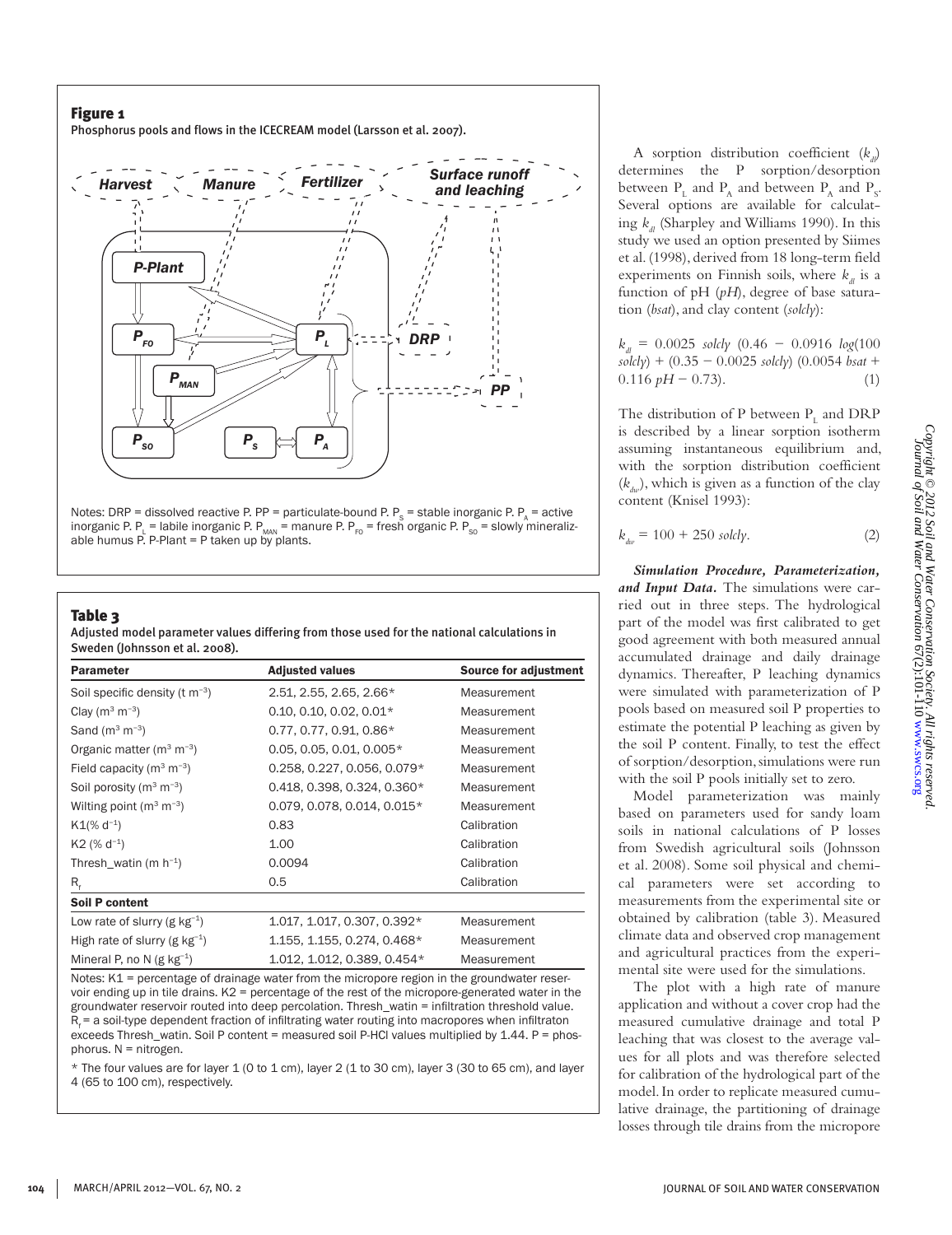

region (*K1*) was calibrated to correspond to 83% of total drainage. The remaining 17% was lost as deep percolation in the simulations. This calibration agreed with earlier findings by Torstensson and Aronsson (2000), who concluded that about 20% of percolating water bypassed the tile drains through deep percolation at this site. Drainage partition between tile drainage and deep percolation in the macropore region was not calibrated due to its minor influence on the cumulative drainage volume in this particular soil.

Although preferential flow is generally not expected to occur to any large extent in a sandy soil, the model components (*Thresh\_ watin* and *Rf*) describing this process were important for calibration in order to replicate the measured daily water dynamics in simulations. This indicated that fast nonequilibrium flow behavior occurs in this soil, probably as a result of water repellency caused by high organic matter content (Larsson et al. 1999).

Phosphorus leaching was simulated for the three fertilization regimes without cover crops as in the field experiment. Initial mineral P contents were estimated from measured soil P values (P-HCl multiplied by 1.44) for each treatment (table 3).

*Statistical Calculations.* Analysis of variance was carried out using the General Linear Model procedure (SAS program, version 9.1) to test differences ( $\alpha$  = 0.05) in drainage, P losses, and soil chemistry between different fertilization regimes, and also for comparisons of plots with and without cover crop/fall tillage. The data were checked for normality, and P concentrations and P leaching were transformed before analysis in order to give a normal distribution.

The model efficiency in simulating drainage dynamics was evaluated by calculating the Nash-Sutcliffe efficiency (NSE) coefficient (Nash and Sutcliffe 1970; Moriasi et al. 2007). The calculation was based on monthly sum of drainage volume as shown in equation 3:

$$
NSE = 1 - \frac{\sum_{i=1}^{n} (Y_i^{obs} - Y_i^{sim})^2}{\sum_{i=1}^{n} (Y_i^{obs} - Y^{mean})^2},
$$
 (3)

where  $Y_i^{obs}$  is the  $i^{th}$  monthly sum of observed drainage,  $Y_i^{sim}$  is the  $i^{th}$  monthly sum of simulated drainage, *Ymean* is the mean of the monthly sum of observed drainage, and *n* is the total number of monthly sums.

Equation 3 was also used to evaluate the model efficiency in simulating monthly total P and DRP transport. In addition, the agreement in dynamics between simulated monthly P transport and measured values was determined by calculating the correlation coefficient.

### Results and Discussion

*Soil Chemical Properties.* Despite surplus P addition in all treatments, measured P-AL, P-HCl, and water-extractable  $PO_{4}$ -P showed no significant increases in soil P content (tables 1 and 4) during the experimental period. The values of these parameters for the topsoil tended to be highest in the treatment with high rates of pig slurry ( $p = 0.08$  for

P-AL). Overall, soil P contents were higher in the topsoil than in the subsoil, and the whole profile had considerable amounts of Fe and Al. The degree of P saturation (DPS) was high in the topsoil (30% to 60%), and lower in the subsoil (4% to 21%) due to the lower content of P. Although not included in the calculations of DPS, Ca may participate in the P sorption capacity of the soil. In the plots with high rates of pig slurry, the Ca-AL content of the topsoil was significantly larger than when low rates of pig slurry had been applied  $(p = 0.02)$ . The measured chemical properties showed large variations between individual plots, and it was not possible to find correlations with measured P leaching.

*Drainage and Precipitation Conditions.*  Measured mean annual drainage during the 15-year period amounted to 280 mm and occurred mainly during the period from October to April. Differences in drainage between years were significant (60 to 470 mm [2.4 to 18.5 in];  $p < 0.001$ ) due to weather variations (figure 2). There were some differences in drainage between individual plots (figure 2), but differences between the plot pairs with different fertilization regimes were not significant (table 5). However, differences in drainage between years were statistically significant ( $p = 0.007$ ). Moreover, the presence of a cover crop during the fall and winter probably increased evapotranspiration, causing somewhat reduced drainage, but when the two groups of plots with and without a cover crop were compared, these differences (on average 16 mm [0.6 in]) were not significant.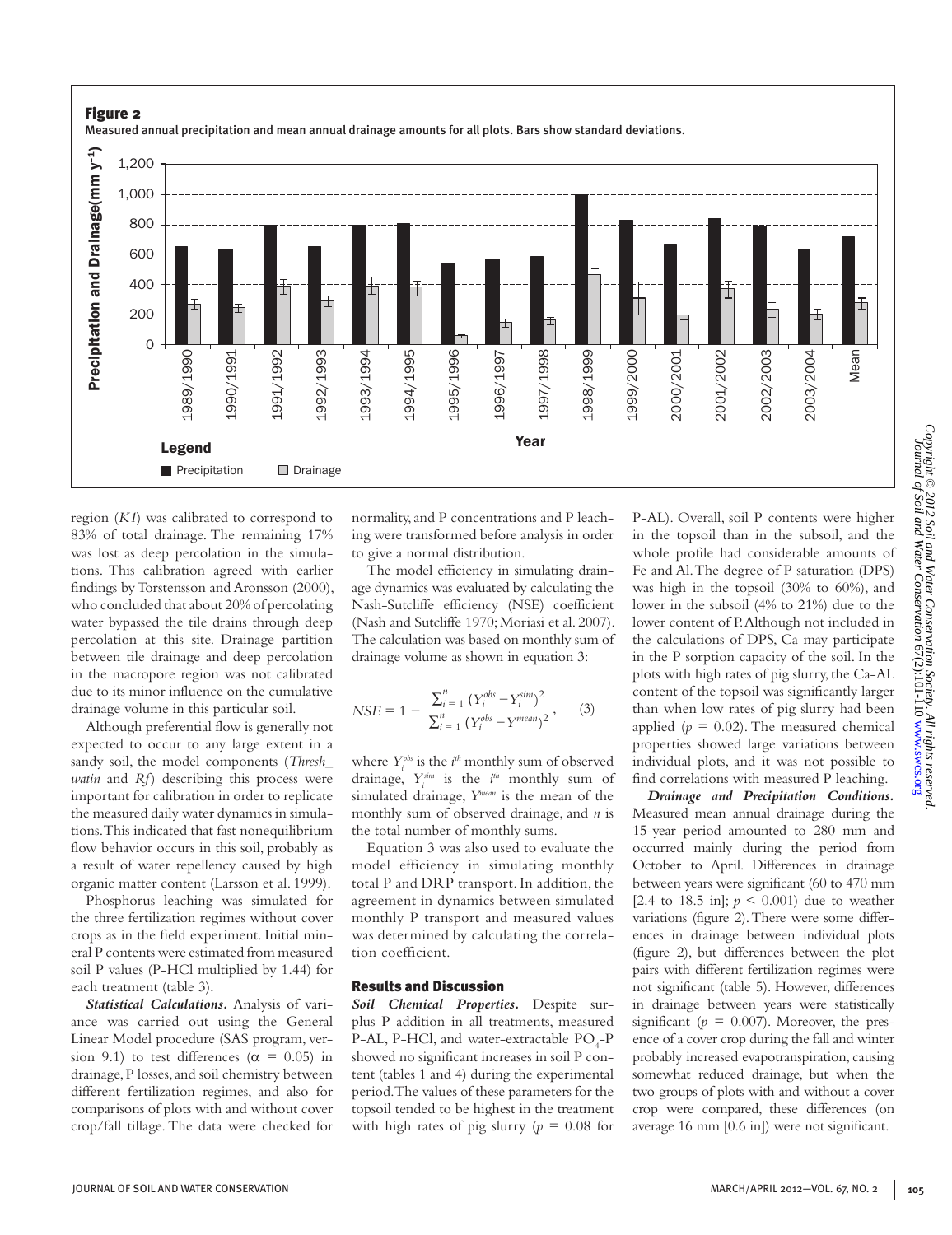Soil chemical properties in soil samples from 2005.

| <b>Properties</b>                      | <b>Fertilization regime</b> |         |                            |                  |                        |         |  |  |  |
|----------------------------------------|-----------------------------|---------|----------------------------|------------------|------------------------|---------|--|--|--|
|                                        | Low rate of slurry          |         | <b>High rate of slurry</b> |                  | <b>Mineral P, no N</b> |         |  |  |  |
|                                        | No CC                       | With CC | No CC                      | With CC          | No CC                  | With CC |  |  |  |
| Total-C (%)                            |                             |         |                            |                  |                        |         |  |  |  |
| 0 to 0.3 m                             | 2.6                         | 2.5     | 3.1                        | 3.6              | 2.2                    | 3.3     |  |  |  |
| pH                                     |                             |         |                            |                  |                        |         |  |  |  |
| 0 to 0.3 m                             | 6.2                         | 6.4     | 6.6                        | 6.5              | 6.4                    | 6.4     |  |  |  |
| 0.3 to 0.6 m                           | 5.8                         | 5.5     | 6.3                        | 6.6              | 6.2                    | 6.4     |  |  |  |
| 0.6 to 0.9 m                           | 5.9                         | 6.4     | 6.2                        | 6.6              | 5.7                    | 6.4     |  |  |  |
| WEP (mg $100 g^{-1}$ )                 |                             |         |                            |                  |                        |         |  |  |  |
| 0 to 0.3 m                             | 0.46                        | 0.33    | 0.60                       | 0.91             | 0.44                   | 0.74    |  |  |  |
| 0.3 to 0.6 m                           | 0.03                        | 0.03    | 0.02                       | 0.10             | 0.04                   | 0.02    |  |  |  |
| 0.6 to 0.9 m                           | 0.02                        | 0.01    | 0.03                       | 0.03             | 0.12                   | 0.03    |  |  |  |
| P-HCl (mg $100 g^{-1}$ )               |                             |         |                            |                  |                        |         |  |  |  |
| 0 to 0.3 m                             | 68.7                        | 72.5    | 73.0                       | 87.4             | 66.9                   | 73.6    |  |  |  |
| 0.3 to 0.6 m                           | 19.3                        |         | 15.3                       | 22.7             | 22.2                   |         |  |  |  |
| 0.6 to 0.9 m                           | 28.1                        | 26.4    | 34.9                       | 30.1             | 21.2                   | 41.9    |  |  |  |
| P-AL (mg $100 g^{-1}$ )                |                             |         |                            |                  |                        |         |  |  |  |
| 0 to 0.3 m                             | 23.3                        | 22.5    | 30.7                       | 34.1             | 24.0                   | 28.6    |  |  |  |
| 0.3 to 0.6 m                           | 3.0                         | 2.7     | 2.6                        | 6.5              | 5.3                    | 2.0     |  |  |  |
| 0.6 to 0.9 m                           | 1.4                         | 1.7     | 1.9                        | 2.0              | 2.8                    | 2.3     |  |  |  |
| Ca-AL (mg 100 g <sup>-1</sup> )        |                             |         |                            |                  |                        |         |  |  |  |
| 0 to 0.3 m                             | 108                         | 126a    | 176                        | 191 <sub>b</sub> | 139                    | 173ab   |  |  |  |
| 0.3 to 0.6 m                           | 34.0                        | 45.9    | 48.5                       | 81.2             | 70.2                   | 57.0    |  |  |  |
| 0.6 to 0.9 m                           | 36.1                        | 70.0    | 44.8                       | 35.9             | 45.7                   | 48.6    |  |  |  |
| Fe-AL +AI-AL (mg 100 g <sup>-1</sup> ) |                             |         |                            |                  |                        |         |  |  |  |
| 0 to 0.3 m                             | 65.7                        | 63.8    | 67.7                       | 53.1             | 61.6                   | 57.2    |  |  |  |
| 0.3 to 0.6 m                           | 28.8                        | 42.7    | 75.7                       | 39.4             | 58.5                   | 26.5    |  |  |  |
| 0.6 to 0.9 m                           | 14.0                        | 27.6    | 46.8                       | 20.8             | 70.6                   | 13.7    |  |  |  |
| <b>DPS (%)</b>                         |                             |         |                            |                  |                        |         |  |  |  |
| 0 to 0.3 m                             | 33.6                        | 30.3    | 43.0                       | 59.6             | 34.6                   | 43.9    |  |  |  |
| 0.3 to 0.6 m                           | 8.8                         | 5.6     | 3.7                        | 14.0             | 8.1                    | 6.2     |  |  |  |
| 0.6 to 0.9 m                           | 21.2                        | 7.1     | 4.0                        | 8.4              | 4.4                    | 19.7    |  |  |  |

Notes: CC = cover crop. C = carbon. WEP = water extractable PO<sub>4</sub>-P(phosphate-phosphorus). HCl = hydrochloric acid. P = phosphorus. Ca = calcium. Fe = Iron. Al = aluminum. The index -AL refers to extraction with ammonium lactate. DPS = degree of phosphorus saturation. Letters (a, b) show significant differences between fertilization regimes ( $\alpha$  = 0.05).

### Table 5

Mean annual values for the period from 1989 to 2003 of drainage amounts, concentrations of total phosphorus (total P) in drainage water, and leaching losses in all plots.

| <b>Properties</b>                 | <b>Fertilization regime</b> |         |   |       |                         |   |       |                 |   |  |
|-----------------------------------|-----------------------------|---------|---|-------|-------------------------|---|-------|-----------------|---|--|
|                                   | Low rate of pig slurry      |         |   |       | High rate of pig slurry |   |       | Mineral P. no N |   |  |
|                                   | No CC                       | With CC |   | No CC | With CC                 |   | No CC | <b>With CC</b>  |   |  |
| Drainage (mm)                     | 340                         | 259     | a | 274   | 264                     | a | 244   | 288             | a |  |
| Total P ( $kg$ ha <sup>-1</sup> ) | 0.14                        | 0.19    | a | 0.14  | 0.14                    | a | 0.24  | 0.16            | a |  |
| Total P (mg $L^{-1}$ )            | 0.04                        | 0.07    | a | 0.05  | 0.06                    | a | 0.10  | 0.05            | b |  |
| DRP/total P*                      | 0.22                        | 0.32    | a | 0.55  | 0.48                    | a | 0.38  | 0.67            | a |  |

Notes: Letters (a, b) indicate significant differences between the plot pairs with different fertilization regimes ( $\alpha$  = 0.05). P = phosphorus. N = nitrogen. CC = cover crop. DRP = dissolved reactive phosphorus.

\* For the period 1990 to 1999, which was the only period when DRP was analyzed in drainage water.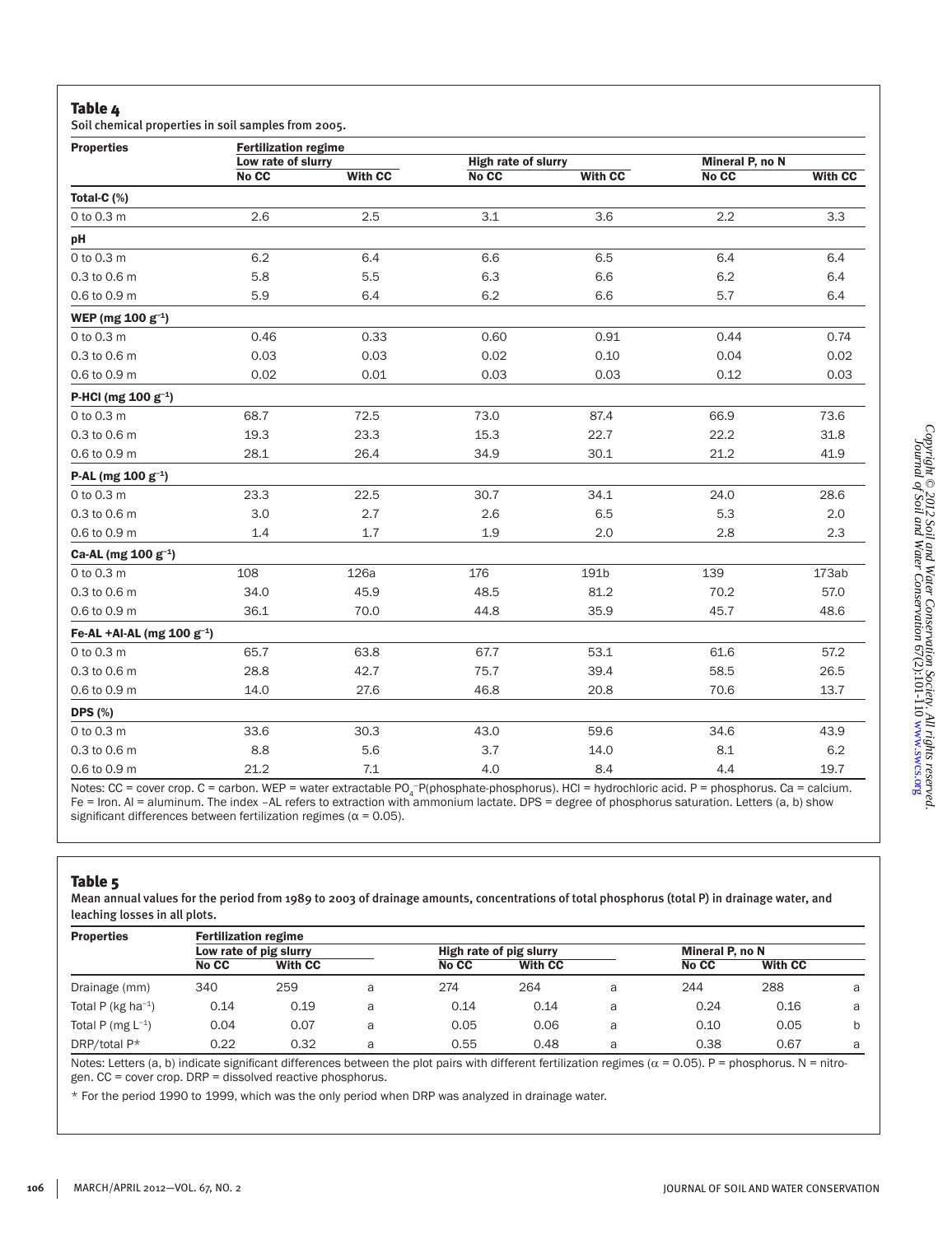cumulative drainage is compared with measured drainage on a yearly basis. Generally, the model accurately simulated cumulative drainage for most years, except for overestimations in 1995 to 1996 and 2002 to 2003, which is an indication that the model responded in a reasonable way to weather data. The model was also generally able to simulate the drainage dynamics for a shorter time step resolution. The NSE coefficient value was 0.54 for the evaluated monthly sum of drainage. This model performance is satisfactory according to the recommendations for the monthly time step made by Moriasi et al. (2007). *Measured Phosphorus Concentrations in Drainage Water and Phosphorus Losses.* 

The simulated cumulative drainage was 4,070 mm (160 in) for the 15-year period, which was 70 mm  $(2.8 \text{ in})$  (< 2%) lower than measured drainage. In figure 3, simulated

With respect to Swedish conditions, leaching losses of total P and P concentrations in drainage water were low in this soil (table 5). For all plots, mean annual P leaching and concentrations for the 15-year period were 0.17 kg ha<sup>-1</sup> (0.15 lb ac<sup>-1</sup>) and 0.06 mg L<sup>-1</sup>  $(3.75 \times 10^{-6} \text{ lb ft}^{-3})$ , respectively. The measured concentrations were sufficiently high (> 0.03 mg L<sup>-1</sup> [1.87 × 10<sup>-6</sup> lb ft<sup>-3</sup>]) to be considered as contributing to eutrophication of surface waters (Sawyer 1947), but they were in the lower range of values (0.06 to 0.17 mg L<sup>-1</sup> [3.75 × 10<sup>-6</sup> to 1.06 × 10<sup>-5</sup> lb ft−3]) estimated for drainage water from arable land in Sweden (Johnsson et al. 2008). There was no correlation between drainage amounts and total P concentrations in drainage water, but during 1995 to 1996, when there were very small drainage losses, the highest total P concentrations in drainage water were measured in all treatments (figure 4).

Since this study contained few repetitions of fertilization regimes, no real replicates, and a considerable variation between individual plots, the results should be viewed with caution, but some deserve attention. For example, the results indicate that application of pig slurry did not constitute an increased risk of P leaching from this soil, even at a considerable P surplus (37 kg ha−1 y−1 [33 lb  $ac^{-1}$  yr<sup>-1</sup>]) resulting from application rates (58 kg ha−1 [52 lb ac−1]) more than double those recommended for the crops grown. In fact, the treatment with high rates of pig slurry had the smallest measured P leaching (table 5), although not significantly ( $p = 0.07$ ) lower than in the other treatments. Furthermore, both treatments involving application of pig slurry had significantly lower P concentrations in the drainage water than when only mineral P was applied ( $p < 0.001$ ; table 5 and figure 4). For even higher P application rates, the results might be different, but other studies have also shown that large applications of manure do not increase P leaching or even result in reduced P losses (Sharpley et al. 1998; Bergström and Kirchmann 2006). Sharpley et al. (2004b) suggested that longterm manure application may change P sorption characteristics, due to increased Ca content in the soil, resulting in smaller amounts of water-extractable  $PO_{4}$ -P. In the present study, the higher Ca-AL content in the treatment with a high rate of pig slurry may support these findings (table 4).

In contrast, mineral P applications without any N fertilizer at all resulted in the highest mean P concentrations in drainage water (figure 4). Poor crop development resulted in a considerable surplus of P in this treatment, which may have contributed to P leaching. The yields of cereal crops in the mineral P



## Figure 3

Simulated and measured annual (1 April to 31 March) accumulated drainage for the period 1989 to 2003 (ending on December 1, 2003).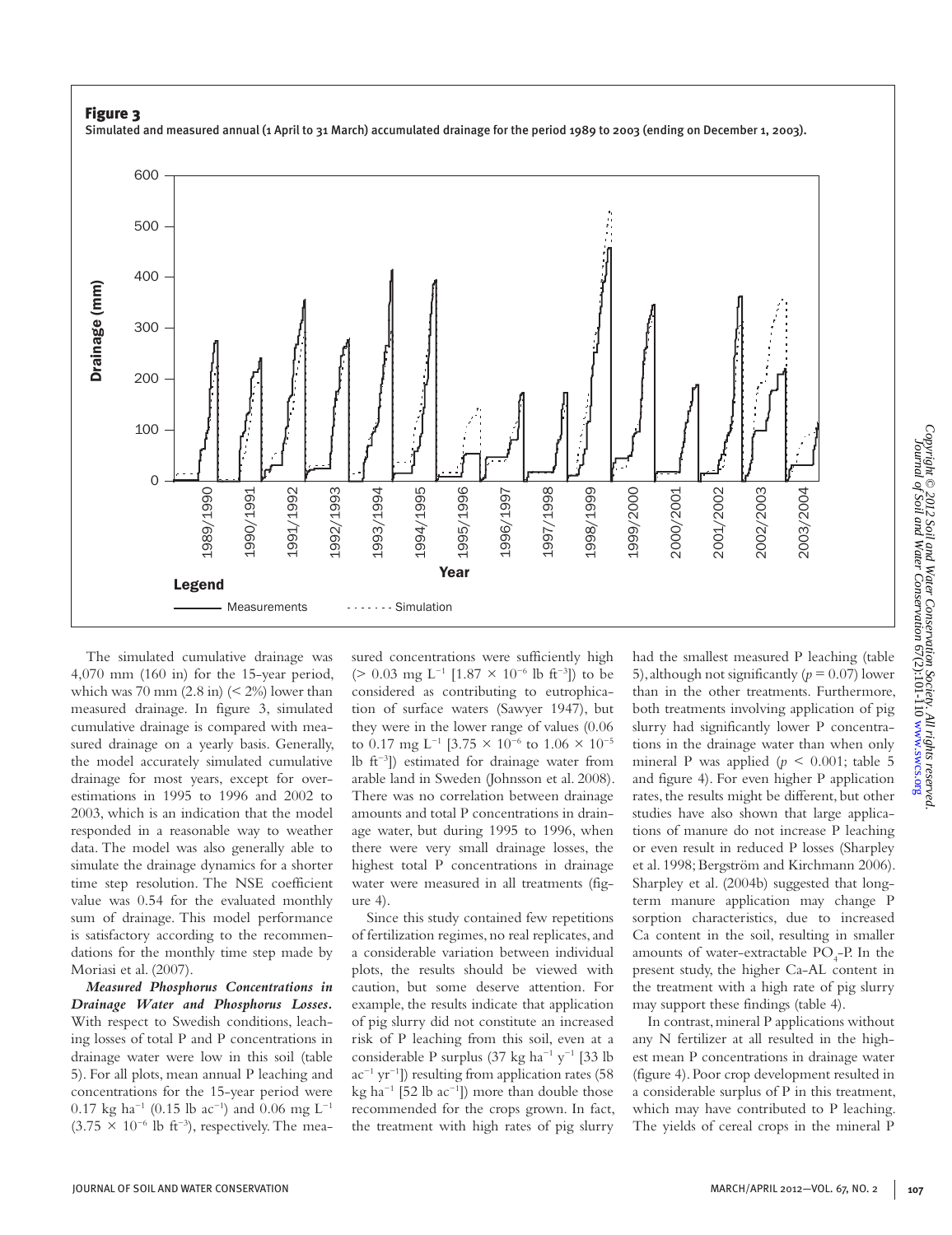### Figure 4



### Measured mean annual concentrations of total P in drainage water in different years and mean values for the whole period. Letters (a, b) indicate significant differences between the different treatments.

### Table 6

Simulated mean annual phosphorus (P) flows and leaching losses with different initial P pools. Phosphorus flows included P applied in the form of pig slurry or mineral fertilizer, P removed by crop harvest, and overall P losses to water through runoff or leaching. Phosphorus leaching is illustrated in terms of total P, dissolved reactive P (DRP), and other P (defined as the difference between total-P and DRP).

| P pools        | <b>Fertilization regime</b> | <b>Applied</b><br>$P$ (kg ha <sup>-1</sup> ) | <b>Harvested</b><br><b>P</b> (kg ha <sup>-1</sup> ) | <b>Overall P</b><br>losses<br>$(kg ha^{-1})$ | <b>Total P</b><br>leaching<br>$(kg ha^{-1})$ | <b>DRP</b><br>leaching<br>$(kg ha^{-1})$ | Other P<br>leaching<br>$(kg ha^{-1})$ |
|----------------|-----------------------------|----------------------------------------------|-----------------------------------------------------|----------------------------------------------|----------------------------------------------|------------------------------------------|---------------------------------------|
| Actual P pools | Low rate of slurry          | 37                                           | 15.4                                                | 1.09                                         | 0.84                                         | 0.50                                     | 0.34                                  |
|                | High rate of slurry         | 58                                           | 14.6                                                | 2.00                                         | 1.27                                         | 0.99                                     | 0.28                                  |
|                | Mineral P, no N             | 24                                           | 7.6                                                 | 1.16                                         | 0.91                                         | 0.57                                     | 0.34                                  |
| Zero P pools   | Low rate of slurry          | 37                                           | 15.4                                                | 0.22                                         | 0.13                                         | 0.01                                     | 0.12                                  |
|                | High rate of slurry         | 58                                           | 14.6                                                | 0.24                                         | 0.15                                         | 0.02                                     | 0.13                                  |
|                | Mineral P. no N             | 24                                           | 7.6                                                 | 0.22                                         | 0.14                                         | 0.02                                     | 0.12                                  |

treatment were only about 40% of those in the other treatments (2,000, 5,200, and 4,900 kg ha−1 [1,780, 4,640, and 4,370 lb ac−1] after mineral fertilizer, low, and high slurry P rates, respectively). In the long-term, no N fertilization and poor crop growth will also result in depletion of soil organic matter (Persson and Kirchmann 1994). This may affect soil physical and biological properties, which may in turn affect P mobilization and transport. Excluding N fertilization may have had a greater influence on P leaching than the P fertilization regime had. Similar results, with increased P leaching when N fertilization was excluded, were reported by McDowell and Monaghan (2002). However, Williams and Young (1994) observed a decrease in P leaching when N fertilization was excluded.

The results also indicated that the cover crops did not seem to influence drainage amounts or P concentrations in this study since no correlations were found between plots with a cover crop and these variables. However, the possibility cannot be excluded that there may have been interactions between different management practices. For soils with macropores, excluding tillage during fall in combination with crop growth has been shown to reduce the risk of erosion losses of P but to increase the ratio of dissolved/particulate P in drainage water (Bechmann et al. 2005; Ulén et al. 2010). However, in recent two-year studies on a sandy soil close to the Mellby site, time of tillage and/or use of cover crops did not affect P leaching (Aronsson et al. 2011).

Measurements of DRP during 10 of the 15 years (table 5) showed that 30% to 80% of P was present in forms other than DRP, but this could not be related to the different types of fertilizer treatments or to growth of cover crops. The water samples were mostly very clear and without visible particles, which indicated that particulate-bound P was not a main contributor. One possible explanation for the difference between DRP and total P could be P bound to dissolved organic matter, which can be present at con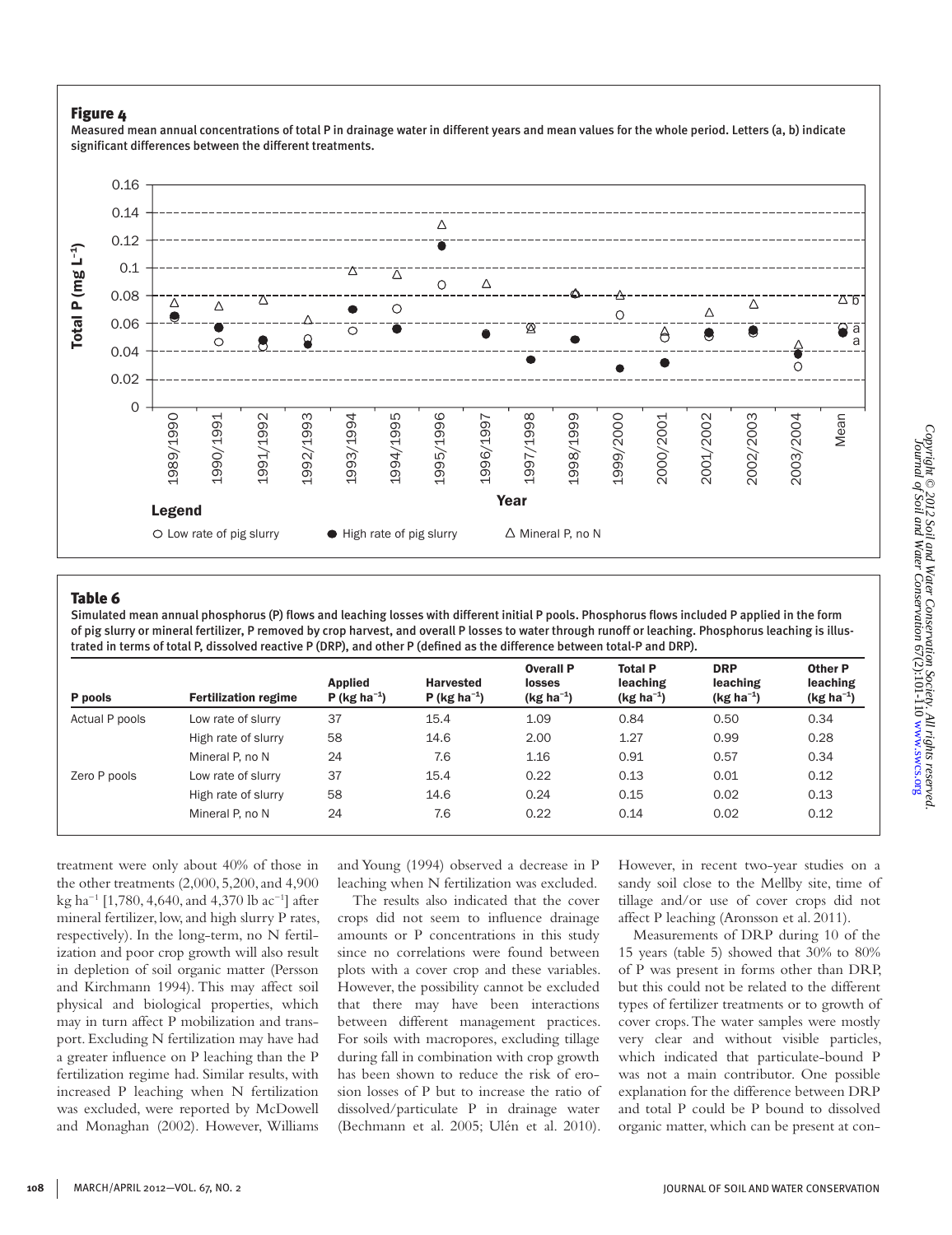siderable concentrations after application of organic manures, as shown by McGechan and Hooda (2010).

*Simulated Phosphorus Leaching.* The simulations showed higher P leaching from the plots with the high application rate of pig slurry than those with low slurry application rate and mineral P fertilizer (table 6). The difference was mainly due to differences in DRP. This result is logical with regard to the constitution of the model, i.e., with equilibrium between the pools so that high P input results in higher amounts of easily dissolved P. In the model, P in manure is added to the  $P<sub>MAN</sub>$  pool, which partly transforms to stable organic P and partly to labile P as the source for DRP leaching. However, the simulated result was in conflict with the measured data, which did not show significant P transport differences between different fertilization regimes and had much smaller P leaching in all regimes. Although the model overestimated P leaching, the correlations between simulated and measured monthly transport were significant for DRP  $(r^2 = 0.156, p)$  $<$  0.0001) and for total P ( $r^2 = 0.274$ ,  $p <$ 0.0001). This indicates that the model managed to simulate the P transport dynamics pattern quite well and shows the importance of water dynamics for P losses.

The simulations with actual P pools considerably overestimated total P leaching, by a factor of 5 for the treatments with mineral P and low application rate of slurry and a factor of 9 for the high application rate of slurry (tables 5 and 6). This overestimation resulted in unsatisfactory NSE coefficients calculated for monthly transport of DRP (−21) and total P (−26). In contrast, simulations with initial P pools set to zero gave similar total P leaching loads (on average 0.14 kg P ha−1 y−1 [0.12 lb P ac−1 yr−1]) to measurements (on average 0.17 kg ha<sup>-1</sup> y<sup>-1</sup> [0.15 lb ac<sup>-1</sup> yr<sup>-1</sup>]). In this scenario, the DRP in drainage water changed from 60% to 80% to only about 10% of total P leaching losses, which was mainly due to the reduced P desorption capacity from the P pools.

These results indicate that the model does not describe the sorption/desorption processes in an accurate manner for the Mellby soil. In a similar study with the ICECREAM model on a Swedish clay soil (Larsson et al. 2007) using the same equation for calculating the P sorption distribution coefficient as was used in this study, the model in general simulated DRP leaching satisfactorily, although with overestimation for some

simulation periods. The authors attributed the overestimation to underestimation of P adsorption caused by not considering free Fe and Al oxides present in soil. In addition, Yli-Halla et al. (2005) suggested that Fe and Al oxides be considered when estimating the sorption/desorption capacity of Finnish soils.

The strong overestimation of P leaching was mainly assumed to result from high desorption from the more stable P pools, while both the mineralization of P from the organic pools and the water transport dynamics were reasonable. The Mellby soil is rich in Fe and Al oxides, and their strong sorbing capacity is believed to be a major explanation for the low P leaching from this soil. The functions for sorption/desorption processes in the current version of the model are based on pH, clay content, and degree of base saturation. For this soil with low clay content, this function does obviously not reflect what really happens. For further use on soils rich in Fe and Al oxides, their sorption/desorption capacity should be considered in the model.

### Summary and Conclusions

In this study, measurements and model simulations were used to test the effect of different factors on P leaching: P fertilization regime, soil P content, transport/water flow, and sorption/desorption of P. According to the results, sorption/desorption seems to be the most important factor controlling P leaching from this soil, overshadowing the effects of transport processes, soil P content, and manure application. Although a high soil P content and a large surplus of P in the topsoil, each in combination with rapid water flow, indicated that P leaching could be expected to be considerable, P was efficiently sorbed, and measured P leaching was small.

The net release of P from the large soil P pool was very small in this soil, which resulted in measured total P leaching that was 5 to 9 times smaller than potential leaching. This was probably the main reason why large applications of manure did not result in increased P leaching. In other words, when managing manure application and designing mitigation strategies, measurements of soil P content need to be supplemented with estimations of the site-specific P sorption capacity and/or degree of P saturation in order to accurately evaluate the risk of P leaching. On the other hand, although P leaching was small in this field, the large amount of P retention in soil may greatly contribute to the build-up of soil P pools, which could pose a threat to future water quality if the high applications of pig slurry continue.

The ICECREAM model does not include appropriate functions for describing sorption/desorption processes of P as affected by Fe, Al, and Ca in the soil. Since sorption/ desorption are obviously key processes for P leaching in agricultural soils, leaching models need to be expanded to include such processes. This is especially critical in the case of the ICECREAM model because it is widely used for large-scale calculations of P leaching from Swedish arable soils, which are known to be rich in Fe and Al oxides.

### Acknowledgements

The experiment was funded by the Swedish Board of Agriculture and the Swedish University of Agricultural Sciences, to which we express our sincere thanks. We would also like to thank Arne Gustafson, professor at the Swedish University of Agricultural Sciences; Gunnar Torstensson, researcher at the Swedish University of Agricultural Sciences and manager of Mellby Experimental Station; and Erik Ekre, Swedish Rural Economy and Agricultural Society of Halland, for project leading, planning, and performance of the experiment through the years, respectively.

### References

- Albertsson, B. 2010. Riktlinjer för gödsling och kalkning. Jordbruksinformation 13-2009. Jönköping, Sweden: Swedish Board of Agriculture. http:// www2.jordbruksverket.se/webdav/files/SJV/ trycksaker/Pdf\_jo/jo09\_13.pdf.
- Aronsson, H., M. Stenberg, and B. Ulén. 2011. Leaching of N, P and glyphosate from two soils after herbicide treatment and incorporation of a ryegrass catch crop. Soil Use and Management 27:54-68.
- Bache, B.W., and E.G. Williams. 1971. A phosphate sorption index for soils. Journal of Soil Science 22:289-301.
- Bechmann, M.E., P.J.A. Kleinman, A.N. Sharpley, and L.S. Saporito. 2005. Freeze-thaw effects on phosphorus loss in run-off from manures and catch-cropped soils. Journal of Environmental Quality 34:2301-2309.
- Bergström, L., and H. Kirchmann. 2006. Leaching and crop uptake of nitrogen and phosphorus from pig slurry as affected by different application rates. Journal of Environmental Quality 35:1803-1811.
- Börling, K., E. Ottabong, and E. Barberis. 2001. Phosphorus sorption in relation to soil properties in some cultivated Swedish soils. Nutrient Cycling in Agroecosystems 59:39-46.
- Börling, K., E. Ottabong, and E. Barberis. 2004. Soil variables for predicting phosphorus release in Swedish noncalcareous soils. Journal of Environmental Quality 33:99-106.
- Brandt, M., and H. Ejhed. 2003. TRK Transport-Retention-Källfördelning-Belastning på havet.